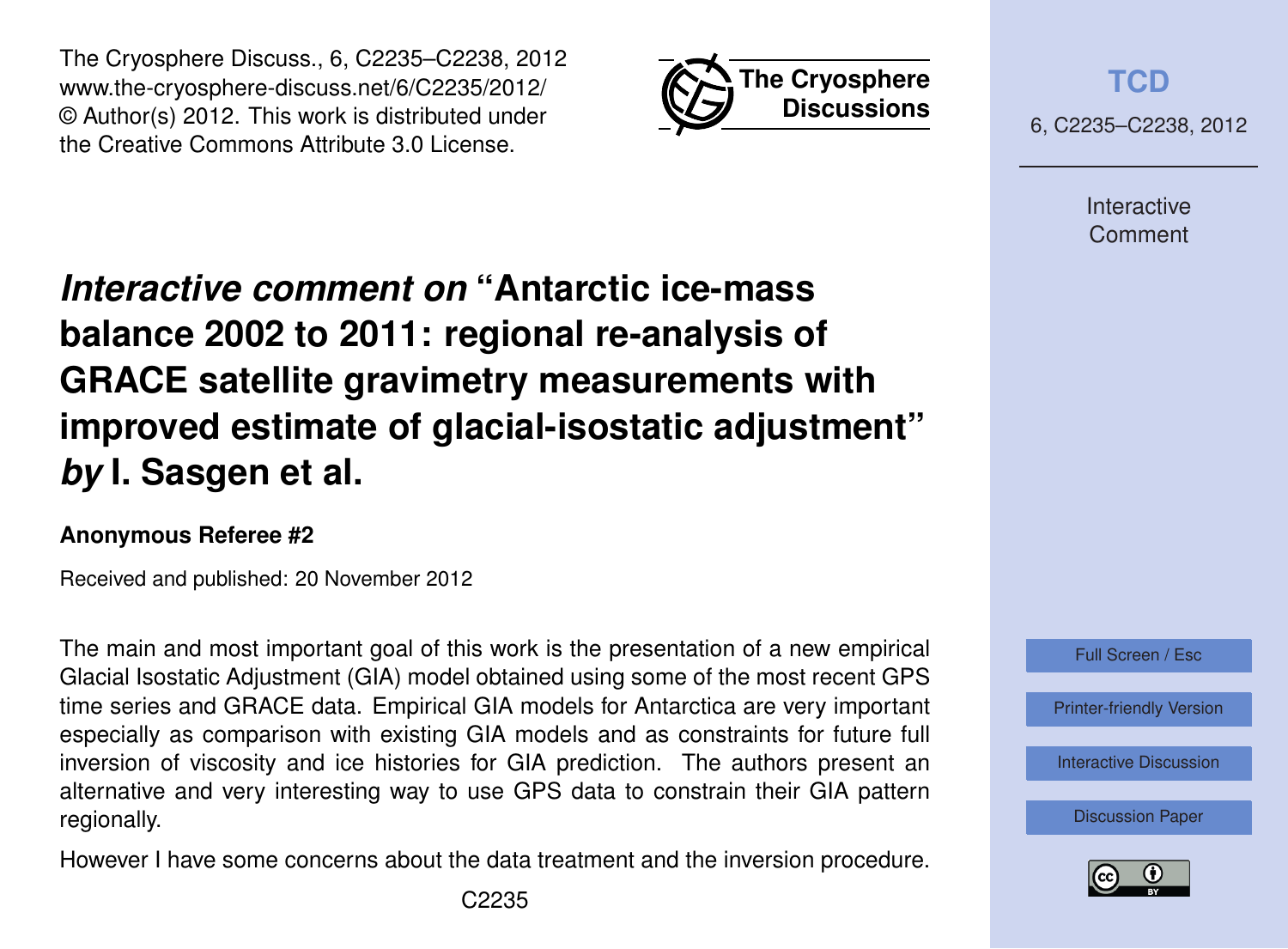1) Do the authors consider the effect of the undetected geocenter motion in GRACE data? The geocenter motion is instead detected by GPS. In Sasgen et al. (2010) method (used in this work) they minimize the difference between the forward model and the observed gravity field where a min cutoff degree  $j=7$  is used in order to reduce the influence of the far-field signal. However this means that in their forward model the low degrees are not constrained and they solely depend on the choice of the a priori information. Since the average mass variation at basin scale, especially for the large basins, largely depends on low harmonic degree (as a low pass filter effect), the authors' forward model in some cases could not be able to reproduce the correct average mass variation for large regions.

For the whole Antarctica the degree one in particular plays an important role (Wu et al. 2011), so the authors should show that their forward model contains a degree 1 (and other lower degrees) compatible with the observed ones. At least they should discuss how much their results are sensitive to plausible variations in the low degrees of their forward model.

2) Recently it has been shown that the dealiasing product for GRACE data had a problem between 2009 and 2010 (Duan et al. 2012) which can affect the trends based on GRACE data for some basins. Are the authors considering this issue? How much can their final results be affected by such a systematic bias in the GRACE data?

3) The inversion procedure needs a clearer explanation. I understand that in the inversion of section 3.2 the authors are using a sort of GRACE residual associated with GIA obtained after removing other signals (section 2.1). Is that correct? Why extracting this GRACE residual is necessary for the inversion? Why is it not possible to perform a simultaneous inversion for GIA and most the signal associated with present-day mass changes in Antarctica? It is not clear if the GPS are coherently corrected for the same elastic signal used for GRACE.

The authors present the statistical distribution of differences between the GIA obtained

#### **[TCD](http://www.the-cryosphere-discuss.net)**

6, C2235–C2238, 2012

Interactive Comment



[Printer-friendly Version](http://www.the-cryosphere-discuss.net/6/C2235/2012/tcd-6-C2235-2012-print.pdf)

[Interactive Discussion](http://www.the-cryosphere-discuss.net/6/3703/2012/tcd-6-3703-2012-discussion.html)

[Discussion Paper](http://www.the-cryosphere-discuss.net/6/3703/2012/tcd-6-3703-2012.pdf)

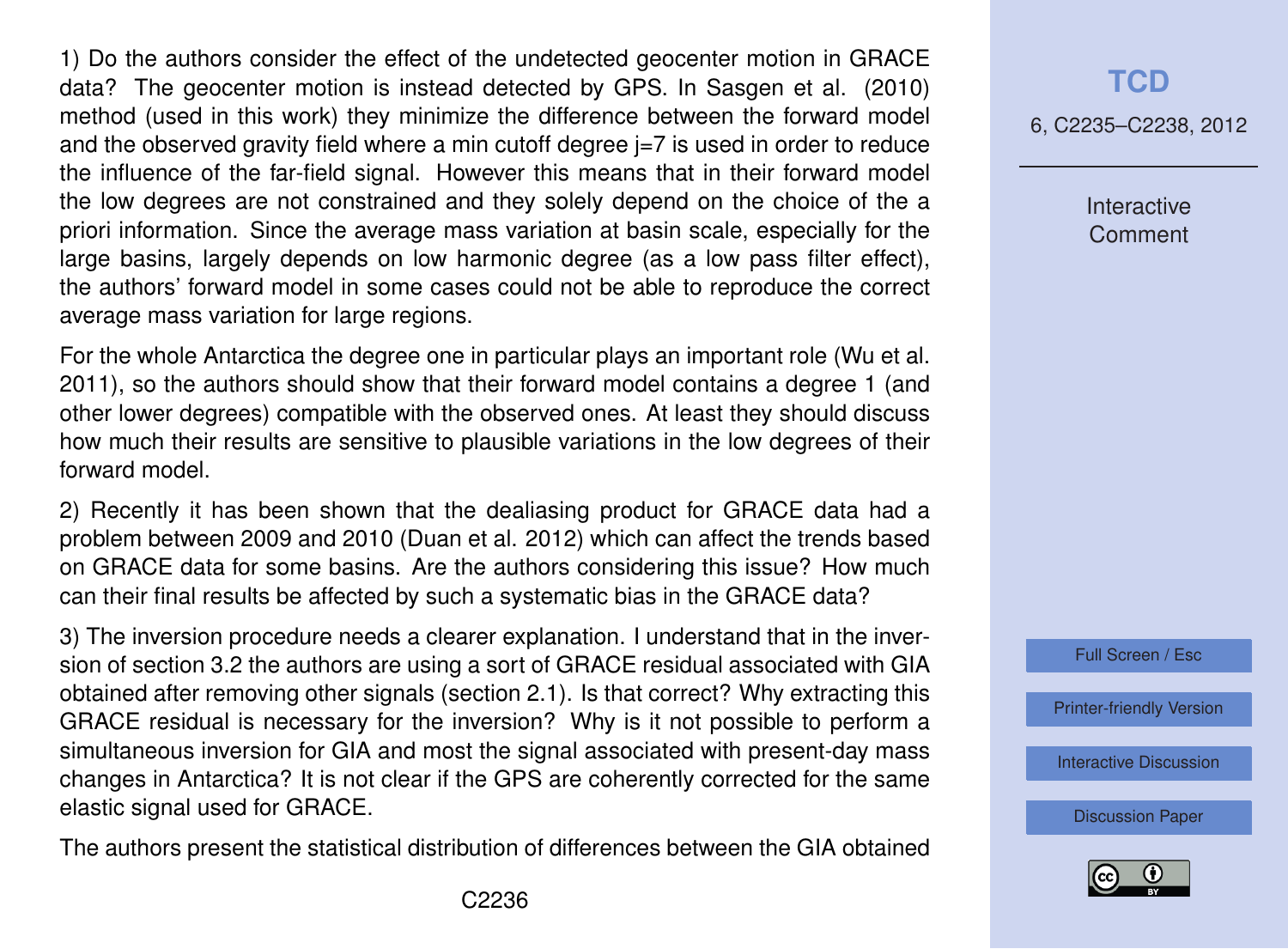with their many combinations, and this is interesting to understand if there are systematic biases of some kind (see M. King comment on this work); however I think that it would be also very useful to show the spatial pattern of differences between the authors' best model (AGE1) and the GRACE residual that they used for the inversion, and possibly superimposed also the difference in GPS observations and predictions. Did the authors calculate some sort of errors for the AGE1 empirical model? Table 2, shows some errors at basin level related to the GIA correction. Are those the AGE1 errors? Is it possible to see the spatial distribution of those errors?

The figures 2b, 2c, 2d do not contain any remarkable info with respect to others previously published, and they are not very useful for the manuscript discussion either. Instead a picture with the resulting GIA pattern in terms of mass equivalent (on a proper scale) together with the GRACE residual used for the inversion and the above mentioned differences would be much more interesting. Moreover the geoid representation is not the most representative in works where mass distributions are involved and where low degrees are probably neglected. A mass equivalent (w.e.) should be used instead. The authors should describe the inversion procedure using also a clearer mathematical representation. The expression (1) is not sufficient and it doesn't represent clearly the possible combinations involved in this process, i.e. it doesn't contain all the necessary indexes.

It is not clear in which way the parameter space is connected to the region index. In general each loading ice history + viscosity combination produces a field of u p(Omega) and e p(Omega), where p stands for a specific combination of the input parameters. Those fields are not dependent on local parameters, so how do the authors obtain a locally dependent GIA output? Are the authors varying the loading history locally , i.e. for each region r=1,..,5 with the others fixed? Does this local variations produce the u\_r(Omega) and e\_r(Omega) which are dependent on the r macro-regions loading histories? 3a) Why do the authors use only one GRACE value as constraint in the inversion? There is no explanation for that and this makes the procedure more

## **[TCD](http://www.the-cryosphere-discuss.net)**

6, C2235–C2238, 2012

Interactive **Comment** 



[Printer-friendly Version](http://www.the-cryosphere-discuss.net/6/C2235/2012/tcd-6-C2235-2012-print.pdf)

[Interactive Discussion](http://www.the-cryosphere-discuss.net/6/3703/2012/tcd-6-3703-2012-discussion.html)

[Discussion Paper](http://www.the-cryosphere-discuss.net/6/3703/2012/tcd-6-3703-2012.pdf)